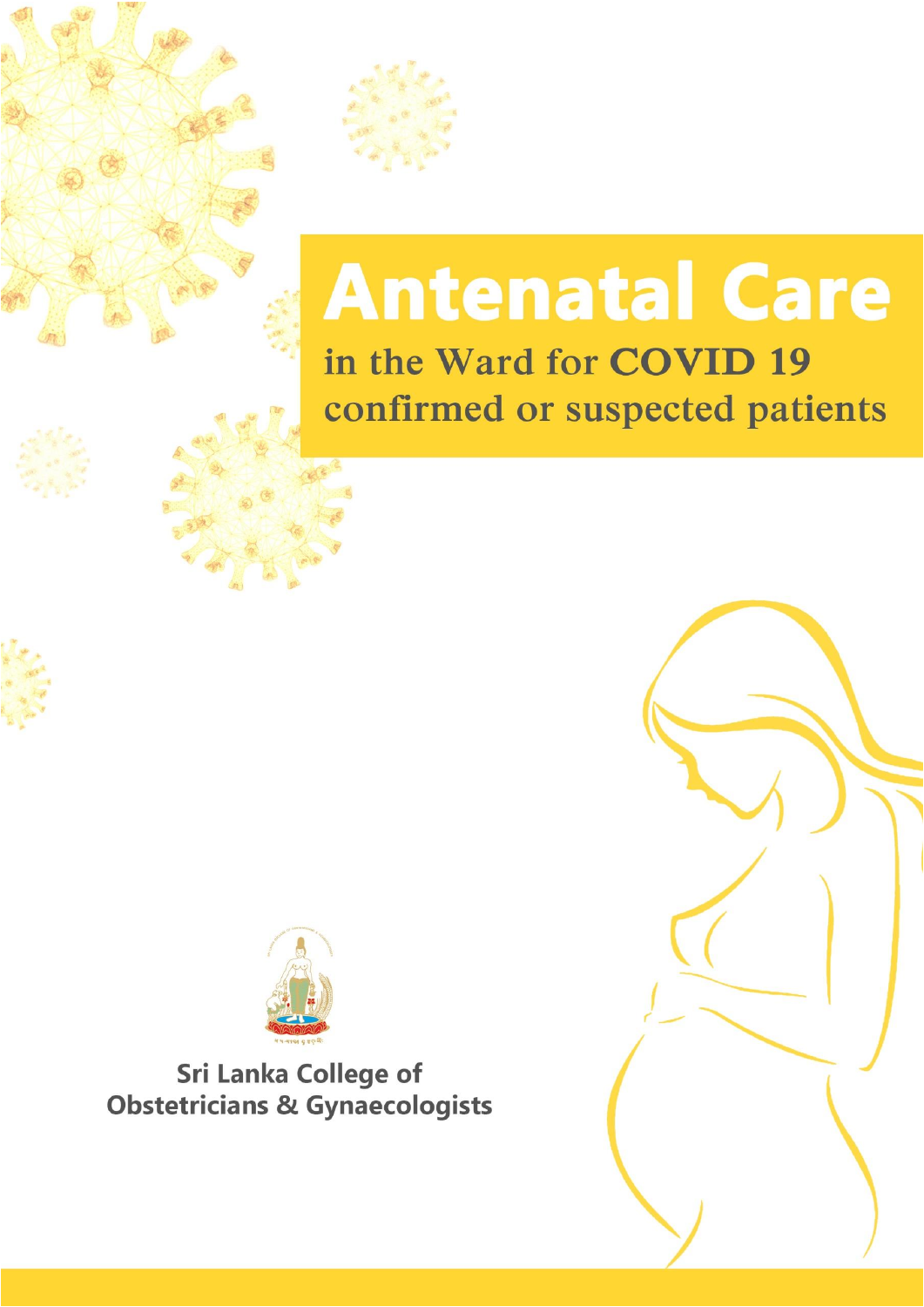# **Antenatal Care in the Ward for COVID 19 confirmed cases or COVID 19 suspected patients**

Following admission, the patients antenatal notes should be reviewed

Careful history should be taken by a member of the Obstetric team or the Medical team

Relevant team member must communicate to the physician or obstetrician before conducting the general examination and system examinations.

The relevant consultant would decide the level of seniority of the person who should do the examination and basic assessment. (This is with the objective of minimizing the exposure of the staff and best required assessment is done by a single person)

The following members of the multi-disciplinary team should be informed: Consultant Obstetrician, Consultant Anaesthetist, Consultant Physician, Consultant Neonatologist, Sister in Charge, Matron, Neonatal unit and infection control team and the relevant specialties.

All confirmed cases are managed in the isolation area/Ward

## **Medical Management**

1. **Asymptomatic** – Once the basic assessment is done further assessment is done when required. Patient should be given an opportunity to communicate with the staff with teleconferencing.

If facilities available or with the mobile. (SLCOG recommends to manage these pregnant mothers at home with careful observations daily by field health care workers.)

- 2. **Mild, no pneumonia** Monitoring of, temperature (QHT), pulse, respiratory rate and saturation (Minimum of twice a day or as clinically indicated)
	- **•** Observe for evidence of deterioration.
	- High risk patients may require more frequent monitoring (Cardiovascular disease, Diabetes etc.)
	- Therapies anti pyretic for fever, supportive therapy, Dihydro Chloroquine therapy

#### 3. **Those with evidence of pneumonia**.

To be managed in the designated ward/area for COVID 19 patients/suspects

4. **Severe disease** - Pneumonia with ARDS, Sepsis/Septic Shock and multi-organ failure. Needs ICU care

Obtain blood for basic haematology, biochemistry, ECG, X-Ray chest (use portable X Ray if facilities are available)

Oxygen (maintain saturation>94%, via supplemental oxygen.) Use disposable, single use oxygen delivery devices (nasal prongs, simple nasal mask, venturi devices).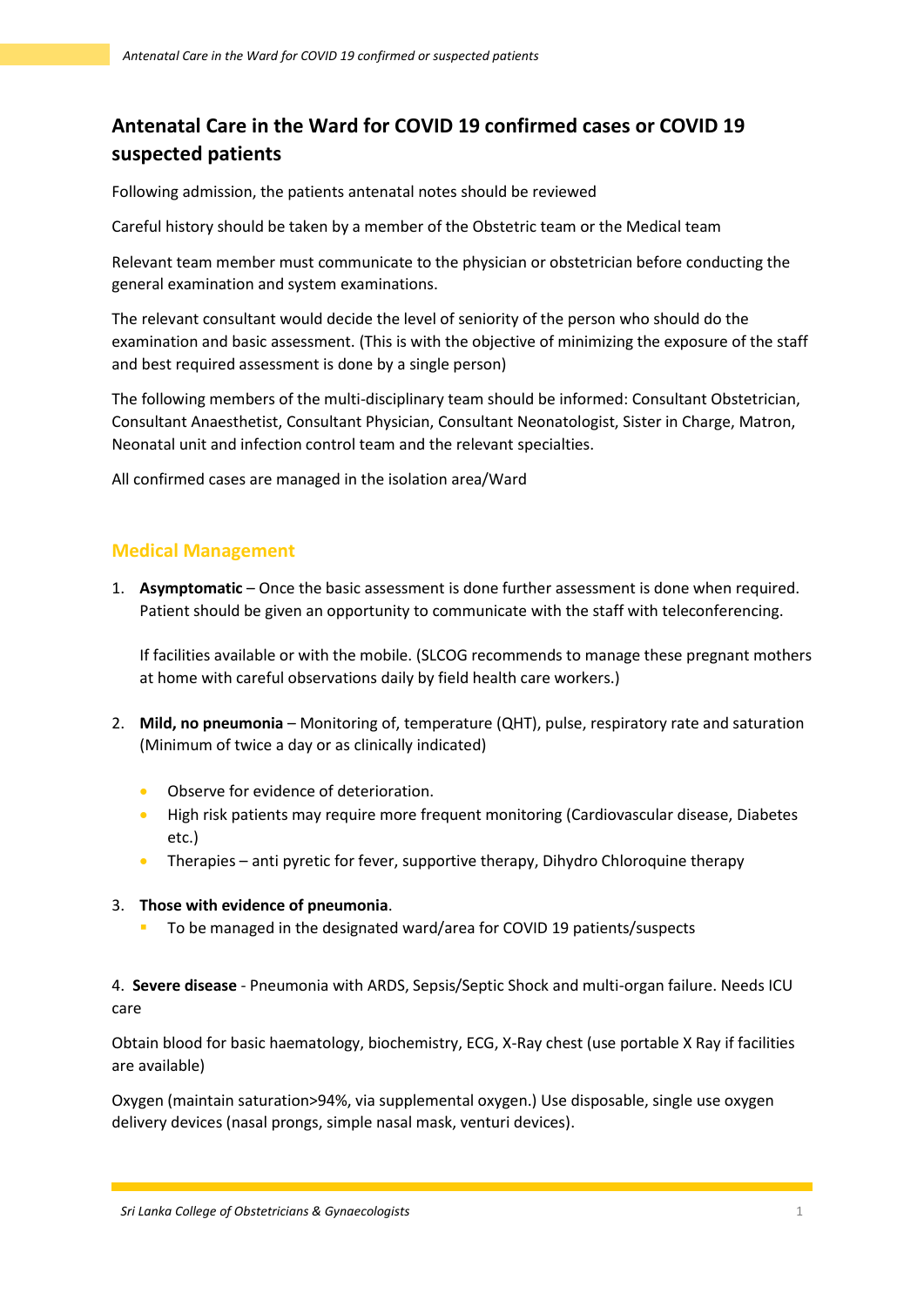**HFNO (High Flow Nasal Oxygen)** – In those with respiratory failure, but unable to ventilate. Should be done with the health care personnel in PPE with N95 mask as this is an aerosol generating procedure.

**NIV (Non- Invasive Ventilation)** - In those with respiratory failure, but unable to ventilate. Should be done with the health care personnel in PPE with N95 mask as this is an aerosol generating procedure

Identify patient's co morbid conditions (IHD, DM, HPT) and manage accordingly.

**IV fluids** – use conservatively. Aggressive fluid resuscitation will worsen oxygenation.

**Dual infection** – Infections with another pathogen in addition to COVID 19. E.g. Dengue, Influenza. A positive COVID 19 does not rule out other infections.

There is no place for systemic corticosteroids, unless the patient has an asthma/ COPD exacerbation.

Limited evidence suggests to avoid non-steroidal anti-inflammatory drugs (NSAIDs) such as Ibuprofen in patients with COVID-19.

#### **Obstetric Management**

The management of the obstetric events should follow normal protocols.

When pregnant women are admitted to hospital with deterioration in symptoms or if it occurs while in the ward in patients with suspected/confirmed COVID-19 infection

 A multi-disciplinary discussion planning meeting ideally involving a consultant obstetrician, consultant physician, consultant obstetrician, and consultant anaesthetist should be arranged as soon as possible following admission.

The following should be discussed:

- Key priorities for medical care of the woman;
- **Most appropriate location of care (e.g. intensive care unit, isolation room in infectious** disease ward or other suitable isolation room) and lead specialty;
- Concerns amongst the team regarding special considerations in pregnancy, particularly the condition of the baby.

The priority for medical care should be to stabilize the woman's condition with standard supportive care therapies.

- **Hourly observations, monitoring both the absolute values and the trends.**
- **Titrate oxygen to keep saturations >94%.**
- Hourly respiratory rate looking for the rate and trends:

Young fit women can compensate for deterioration in respiratory function and are able to maintain normal oxygen saturations before they then suddenly decompensate.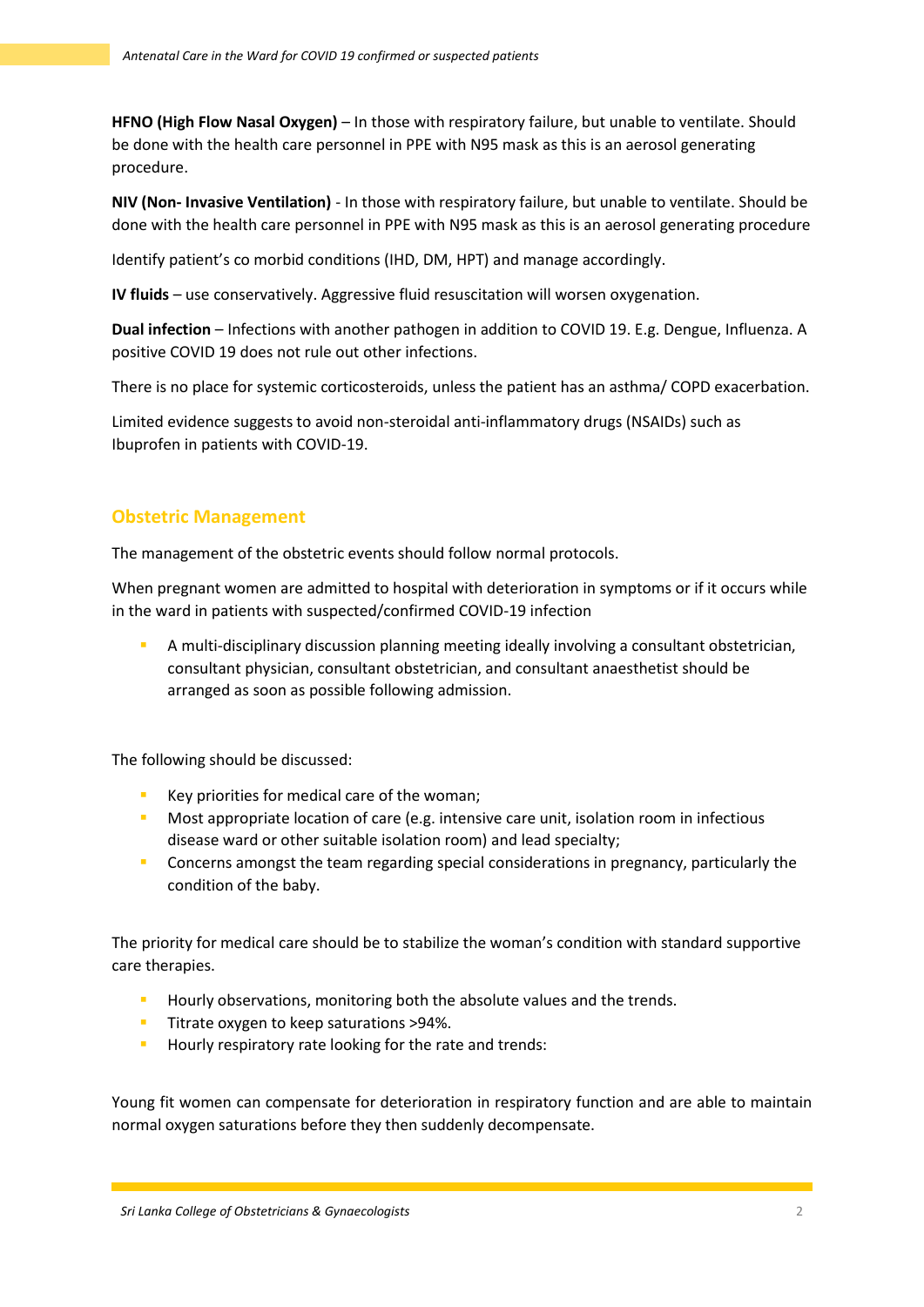So, a rise in the respiratory rate, even if the saturations are normal, may indicate a deterioration in respiratory function and should be managed by starting or increasing oxygen.

Radiographic investigations should be performed as for the non-pregnant adult; this includes chest Xray and CT of the chest. Chest imaging, especially CT chest, should be performed when indicated, and not delayed due to fetal concerns.

Additional investigations should be performed as necessary to rule out differential diagnoses, e.g. ECG, CTPA as appropriate, echocardiogram.

Do not assume all pyrexia is due to COVID-19 and also perform full sepsis-six screening.

Consider bacterial infection if the white blood cell count is raised (lymphocytes usually normal or low with COVID-19) and commence antibiotics.

- Apply caution with IV fluid management. Try boluses in volumes of 250-500mls and then assess for fluid overload before proceeding with further fluid resuscitation.
- The frequency and suitability of fetal heart rate monitoring should be considered on an individual basis, taking into consideration the gestational age of the fetus and the maternal condition.
- **If urgent delivery is indicated for fetal reasons, birth should be expedited as normal, as long** as the maternal condition is stable.
- If maternal stabilization is required before delivery, this is the priority, as it is in other maternity emergencies, e.g. severe pre-eclampsia.
- An individualized assessment of the woman should be made by the multidisciplinary team to decide whether elective birth of the baby is indicated, either to assist efforts in maternal resuscitation or where there are serious concerns regarding the fetal condition.
- Individual assessment should consider: the maternal condition, the fetal condition, the potential for improvement following elective birth and the gestation of the pregnancy. The priority must always be the wellbeing of the mother.
- There is no evidence to suggest that steroids for fetal lung maturation, when they would usually be offered, cause any harm in the context of COVID-19. Steroids should therefore be given when indicated, and certainly prior to 30 weeks, where even one dose may benefit the neonate. As is always the case, urgent delivery should not be delayed for their administration. There are some reports that even after a period of improvement there can be a rapid deterioration.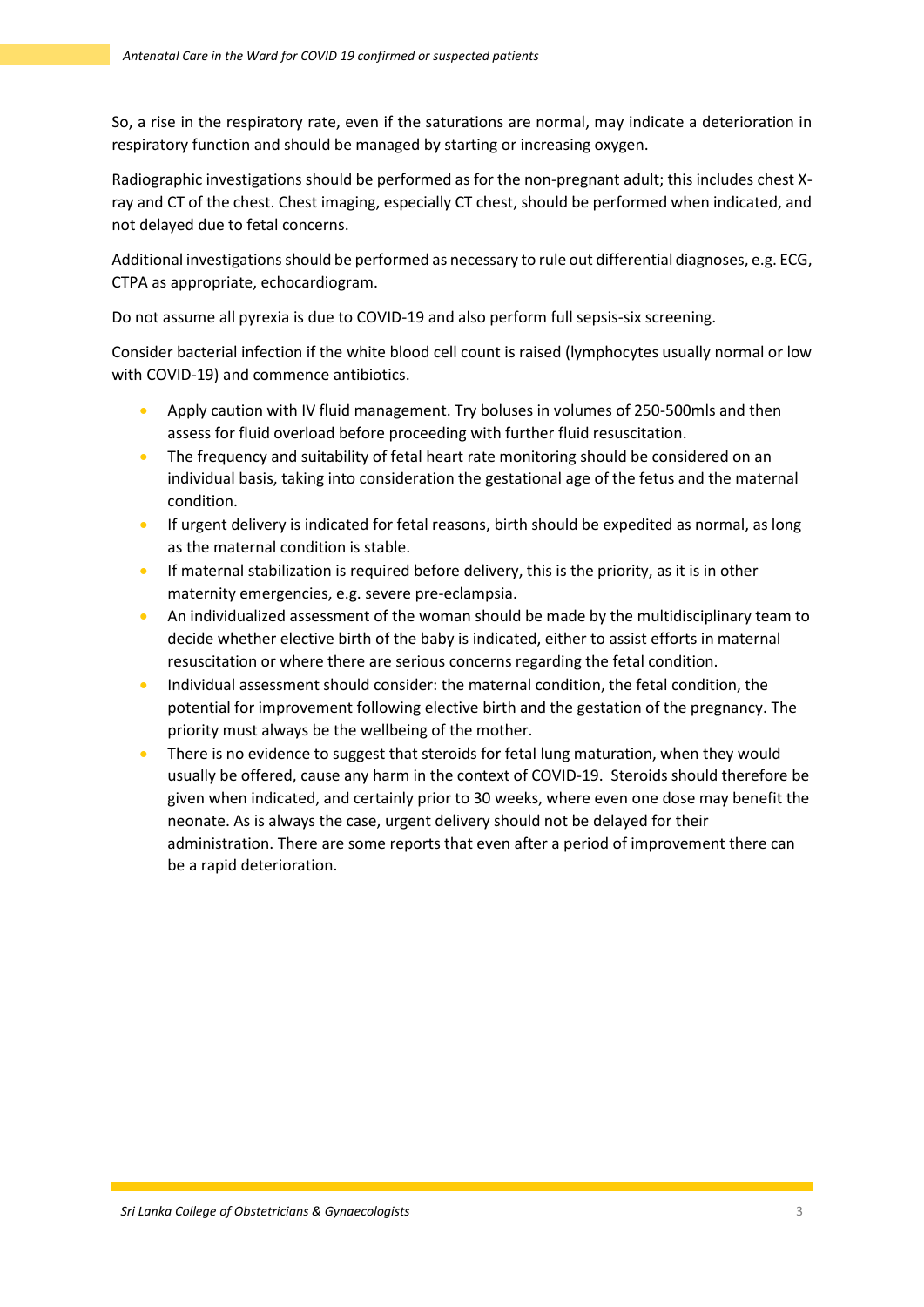#### **Intrapartum care with current suspected/confirmed COVID-19**

Should be cared in an isolation room or labour room designated for this purpose, a full maternal and fetal assessment should be conducted to include:

- All antenatal documents should be reviewed and risk factors should be identified and documented
- Assessment of the severity of COVID-19 symptoms, which should follow a multi-disciplinary team approach including the obstetrician, physician and the anaesthetist.
- The following members of the multi-disciplinary team should be informed: Consultant Obstetrician, Consultant Anaesthetist, Consultant Physician, Consultant Neonatologist, Sister in Charge, Matron, Neonatal unit and infection control team and other relevant specialties.
- The neonatal team should be informed of plans to deliver the baby of a woman affected by COVID-19, as far in advance as possible and should also be given sufficient notice at the time of birth, to allow them to attend and prepare PPE before entering the room/theatre.
- Maternal observations including temperature, respiratory rate half hourly and hourly oxygen saturations should be done Aim to keep oxygen saturation >94%, titrating oxygen therapy accordingly.
- Confirmation of the onset of labour should be done taking all protective measures.
- Electronic fetal monitoring using cardiotocograph (CTG) is recommended during labour.
- **If the woman has signs of sepsis, investigation and treatment should be done with** consultation of the multidisciplinary team according to the guidance given. If labour is confirmed, then care in labour should ideally continue in the same isolation room.
- Efforts should be made to minimize the number of staff members entering the room.
- There is currently no evidence to favour one mode of birth over another and therefore mode of birth should be discussed taking into consideration her preferences (E.g. VBAC) and any obstetric indications for intervention. Mode of delivery should not be influenced by the presence of COVID-19, unless the woman's respiratory condition demands urgent delivery. (At present, there are no recorded cases of vaginal secretions being tested positive for COVID-19).
- There is no evidence that epidural or spinal analgesia or anaesthesia is contraindicated in the presence of coronaviruses. Minimize general anaesthesia if urgent delivery is needed.
- In case of deterioration in the woman's symptoms, make an individual assessment regarding the risks and benefits of continuing the labour, versus preceding to emergency caesarean birth if this is likely to assist efforts to resuscitate the mother.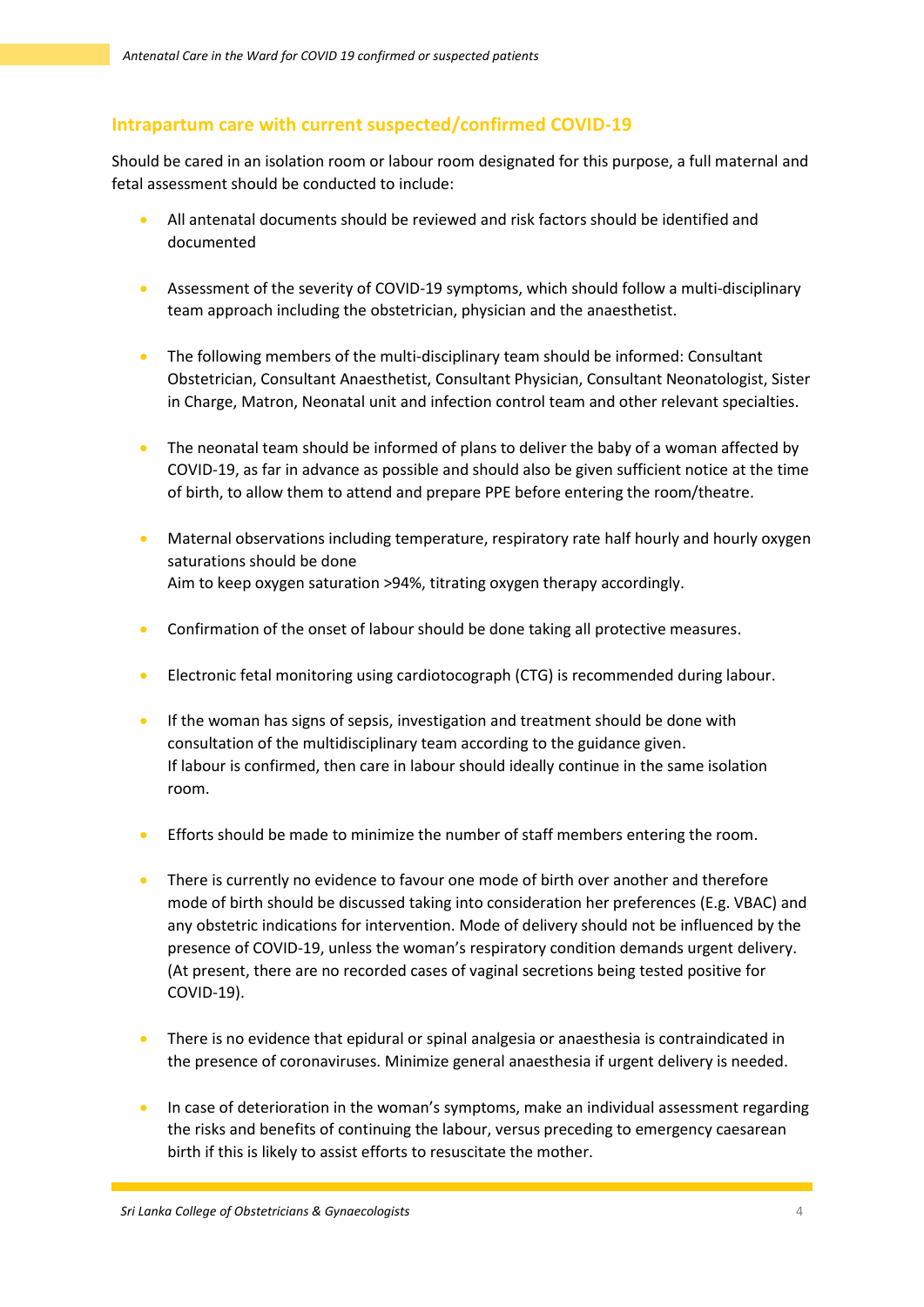- An individualised decision should be made regarding shortening the length of the second stage of labour with elective instrumental birth in a symptomatic woman who is becoming exhausted or hypoxic.
- **In all modes of deliveries use PPE.** For category 1 caesarean section, wearing PPE is time consuming. This may impact on the decision to delivery interval but it must be done. Women and their families should be told about this possible delay.
- Given a lack of evidence to the contrary, delayed cord clamping is still recommended following birth, provided there are no other contraindications. The baby can be cleaned and dried as normal, while the cord is still intact.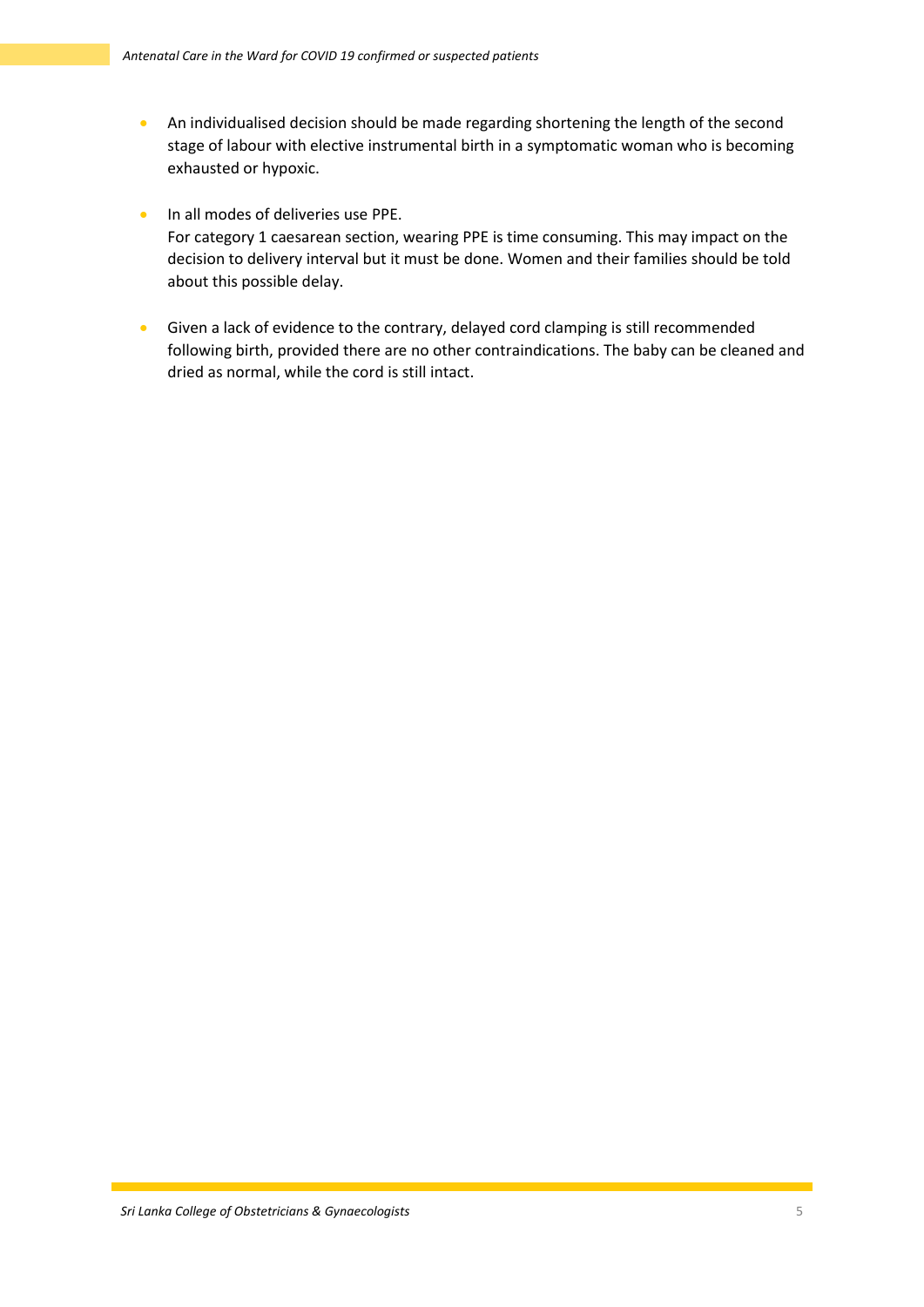# **Elective Caesarean Sections in Confirmed Covid 19 confirmed or Suspected patients**

Elective caesarean section in women with suspected or confirmed COVID-19 patients should be reviewed and an individual assessment should be made to determine whether it is safe to delay the caesarean section to minimise the risk of infectious transmission to other women, healthcare workers and, postnatally, to her infant.

In cases where elective caesarean birth cannot safely be delayed, the general advice for services providing care to women admitted when affected by suspected/confirmed COVID-19 should be followed all safety precautions should be taken by all the health care staff including waring PPE. Obstetric management of elective caesarean birth should be according to usual practice.

PPE required by healthcare professionals caring for a woman with COVID-19 undergoing a caesarean birth should be determined based on the risk of requiring a general anaesthetic. Intubation for general anaesthesia (GA) is an aerosol-generating procedure (AGP). This significantly increases the risk of transmission of coronavirus to the attending staff. Regional anaesthesia (spinal, epidural or CSE) is not an AGP. For the minority of caesarean births where GA is planned from the outset, all staff in theatre should wear full PPE, including a filtering face piece level 3 (FFP3) mask. The scrub team should scrub and wear PPE before the GA is commenced.

For a non-urgent caesarean birth (Category 4 and some Category 3) where regional anaesthesia is planned, the risk of requiring GA is very small, as there is no time pressure. In this situation, all staff not required for siting of the regional anaesthetic should stay outside theatre until the block is effective. All staff in theatre should then wear PPE with a fluid-resistant surgical mask (FRSM) and eye protection (to prevent against droplet or fomite spread of the virus).

In the small proportion of cases in which regional anaesthesia cannot be successfully achieved, and GA is required, the scrub team should enter the theatre, scrub and wear full PPE, including an FFP3 mask, before the GA is commenced.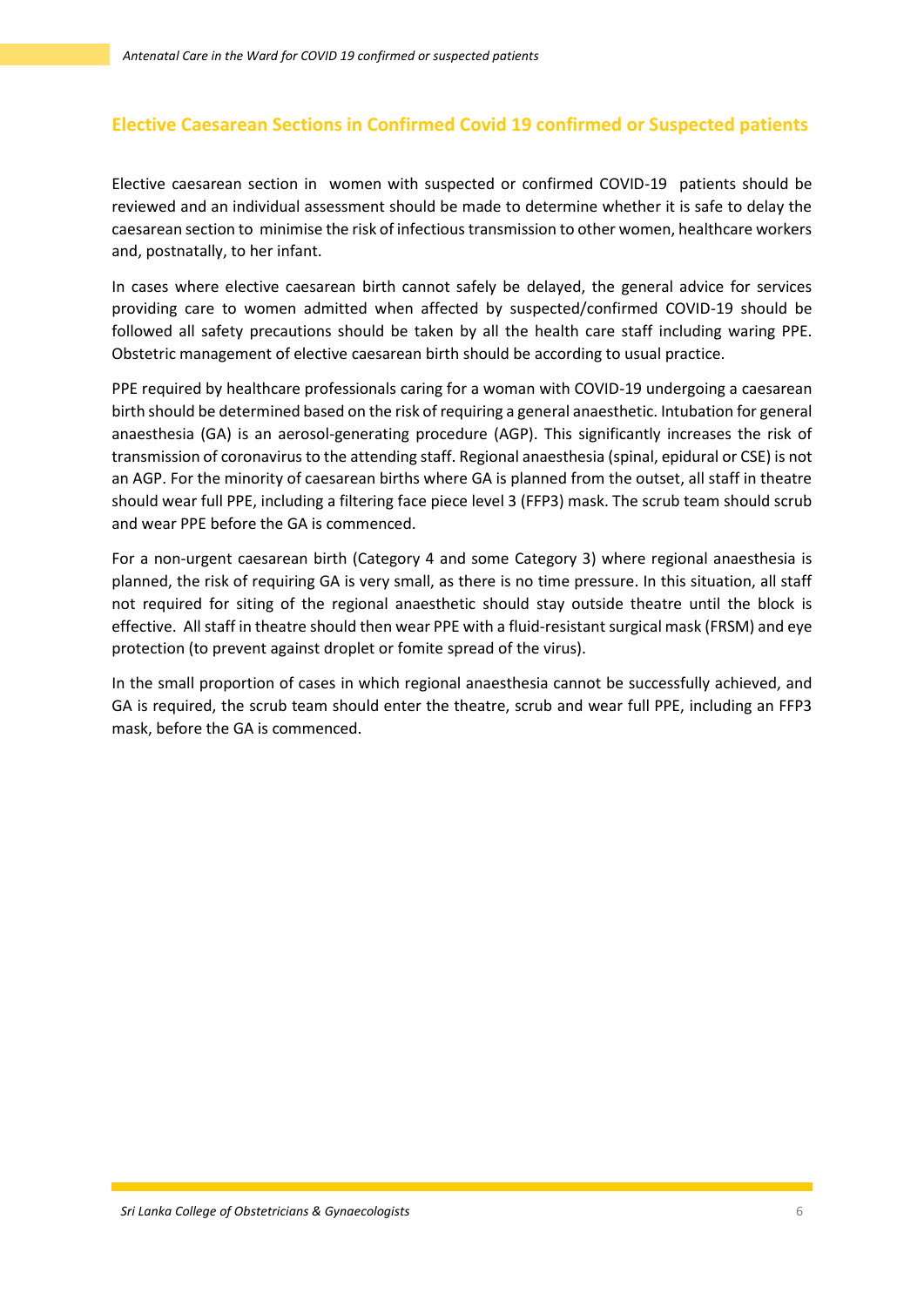## **Induction of labour in confirmed/suspected Covid 19 patients**

As for elective caesarean birth, an individual assessment should be made regarding the urgency of planned induction of labour for women with mild symptoms and suspected or confirmed COVID-19.

If induction of labour cannot safely be delayed, the general advice for services providing care to women admitted to hospital when affected by suspected/confirmed COVID-19 should be followed Women should be admitted into an isolation room, in which they should ideally be cared for during their entire hospital stay.

Additional considerations for women with confirmed COVID-19 and moderate/ severe symptoms. The following recommendations apply in addition to those specified for women with no/mild symptoms.

#### **Postnatal management**

#### **Neonatal care**

There are limited data to guide the postnatal management of babies of mothers who tested positive for COVID-19 in the third trimester of pregnancy. Literature from China has advised separate isolation of the infected mother and her baby for 14 days. However, routine precautionary separation of a mother and a healthy baby should not be undertaken lightly, given the potential detrimental effects on feeding and bonding.

Given the current limited evidence, we advise that women and healthy infants are kept together in the immediate post-partum period.

The main risk of breastfeeding for infants is the close contact with the mother, who is likely to share infective droplets. In the light of the current evidence, it appears that the benefits of breastfeeding outweigh any potential risks of transmission of the virus through breast milk.

The following precautions should be taken to limit viral spread to the baby:

- Hand washing before touching the baby, breast pump or bottles.
- **Avoiding coughing or sneezing on the baby while feeding.**
- **Wearing a face mask while feeding or caring for the baby.**
- **Where mothers are expressing breastmilk in hospital, a dedicated breast pump should be** used.
- For babies who are bottle fed with formula or expressed milk, strict adherence to sterilisation guidelines is recommended.

Prepared by Sri Lanka College of Obstetricians & Gynaecologists.